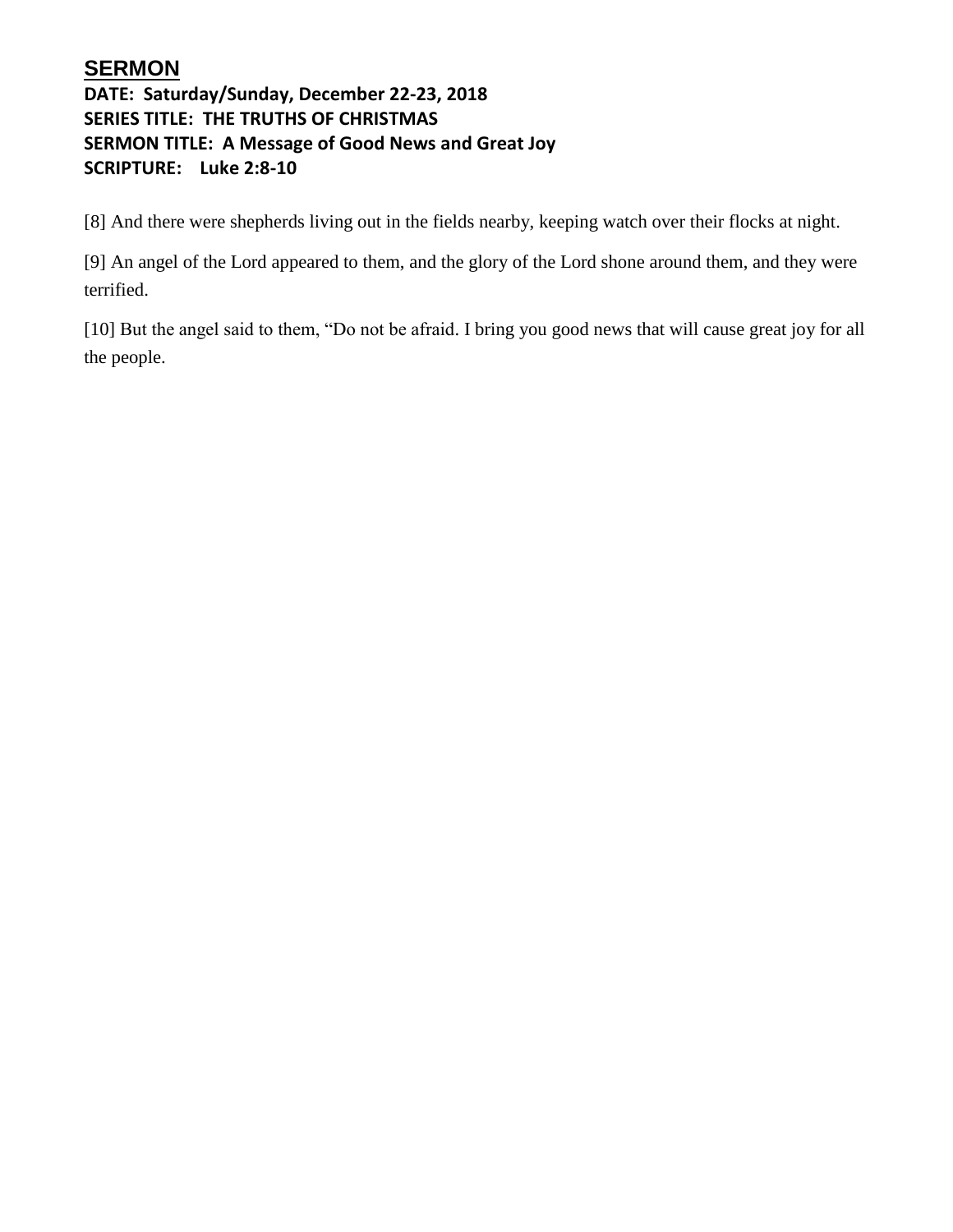## **December 22-23, 2018 Title: A Message of Good News and Great Joy**

#### **1. The Message is For Everyone.**

- Two truths about God:
	- ~ God is sovereign.
	- $\sim$  God is <u>loving</u> and <u>kind</u>.
- *2 Peter 3:9 The Lord is not slow in keeping his promise, as some understand slowness. Instead he is patient with you, not wanting anyone to perish, but everyone to come to repentance*

#### **2. The Message is from The Lord.**

- God reveals **Himself** and reveals truth.
- Angel =  $<sub>message</sub>$ </sub>
- Glory =  $weighty$ , significant
- Fear  $=$  awe, reverence

#### **3. The Message is the Best News.**

- Don't be afraid.
	- ~ Don't be afraid to be obedient and expectant.
- It's good news
- It's filled with joy.
	- $\sim$  I'm not giving up the word "Party".